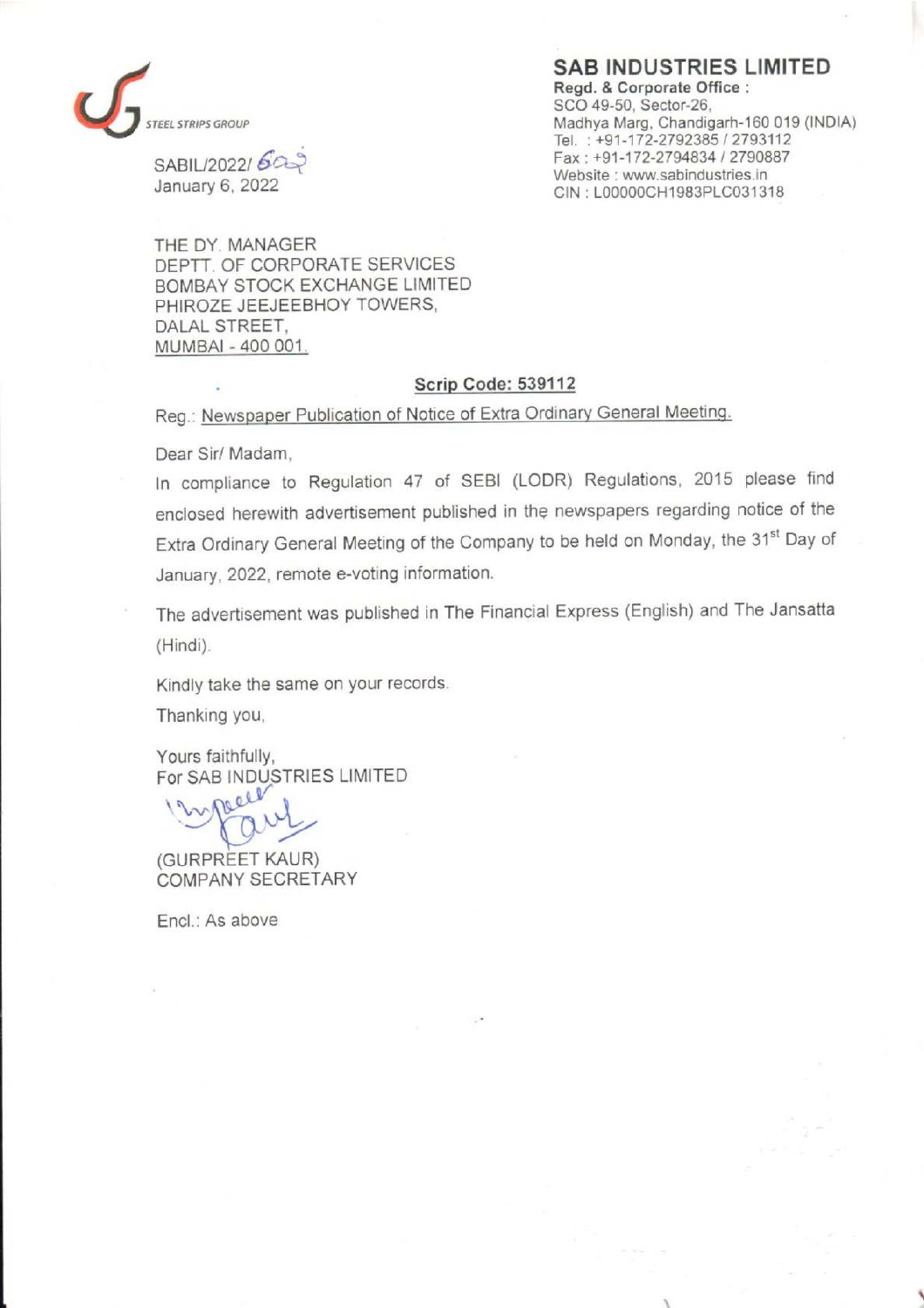## FINANCIAL EXPRESS DATED 06-01-2022



 $FINANCIAL EXPRESS$  Thu, 06 January 2022